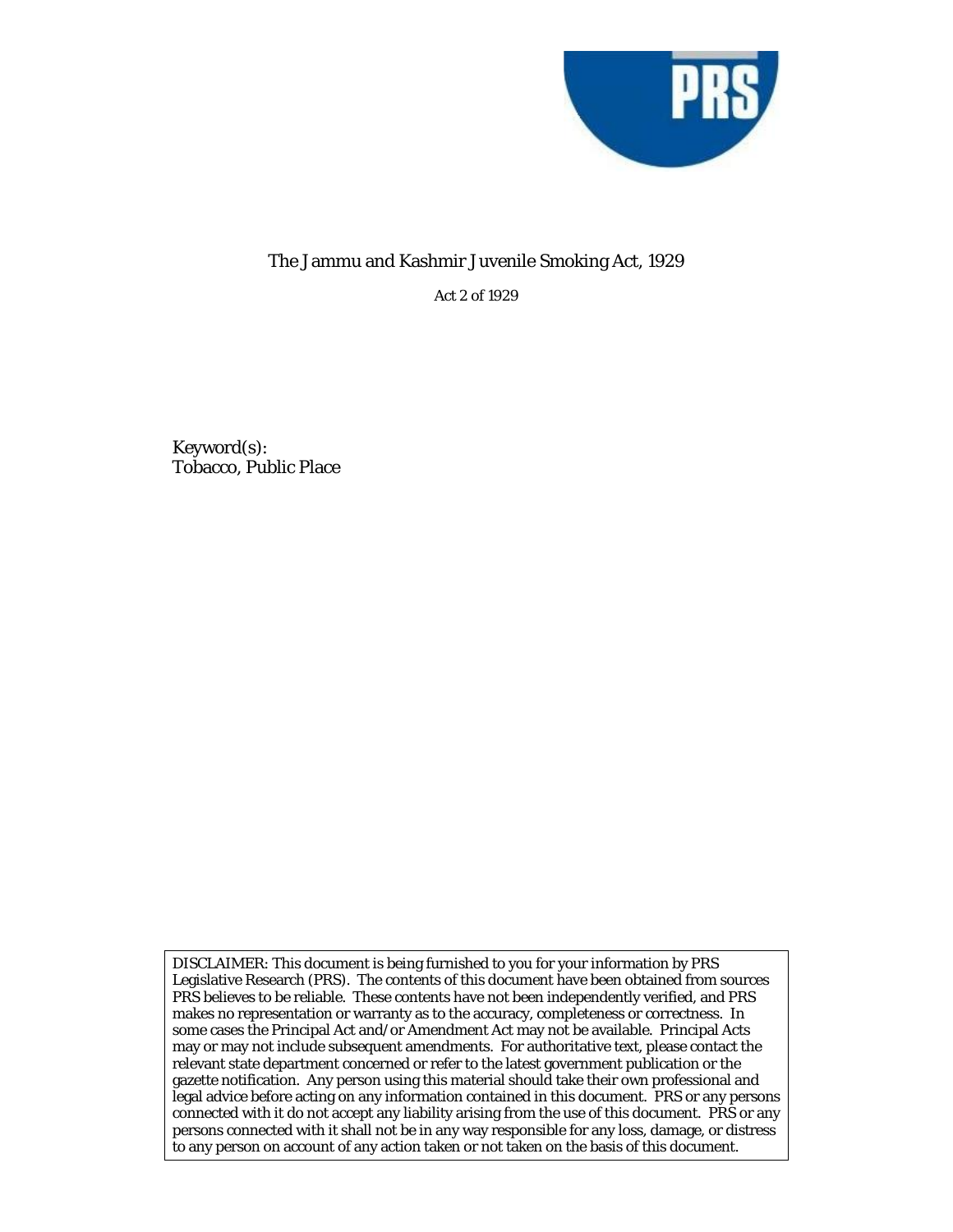# **THE JUVENILE SMOKING ACT, 1986 (1929 A. D.)**

## **Act No. II of 1986**

### **CONTENTS**

**Preamble.** 

**Section.** 

1. Title, extent and commencement.

2. Definitions.

3. Penalty on selling tobacco to youthful persons.

### **Section.**

- 4. Seizure of tobacco being consumed by juvenile in a public place.
- *5.* Summary jurisdiction. Amendments made (after 1956 edition) by Act No-

1. XL of 1966.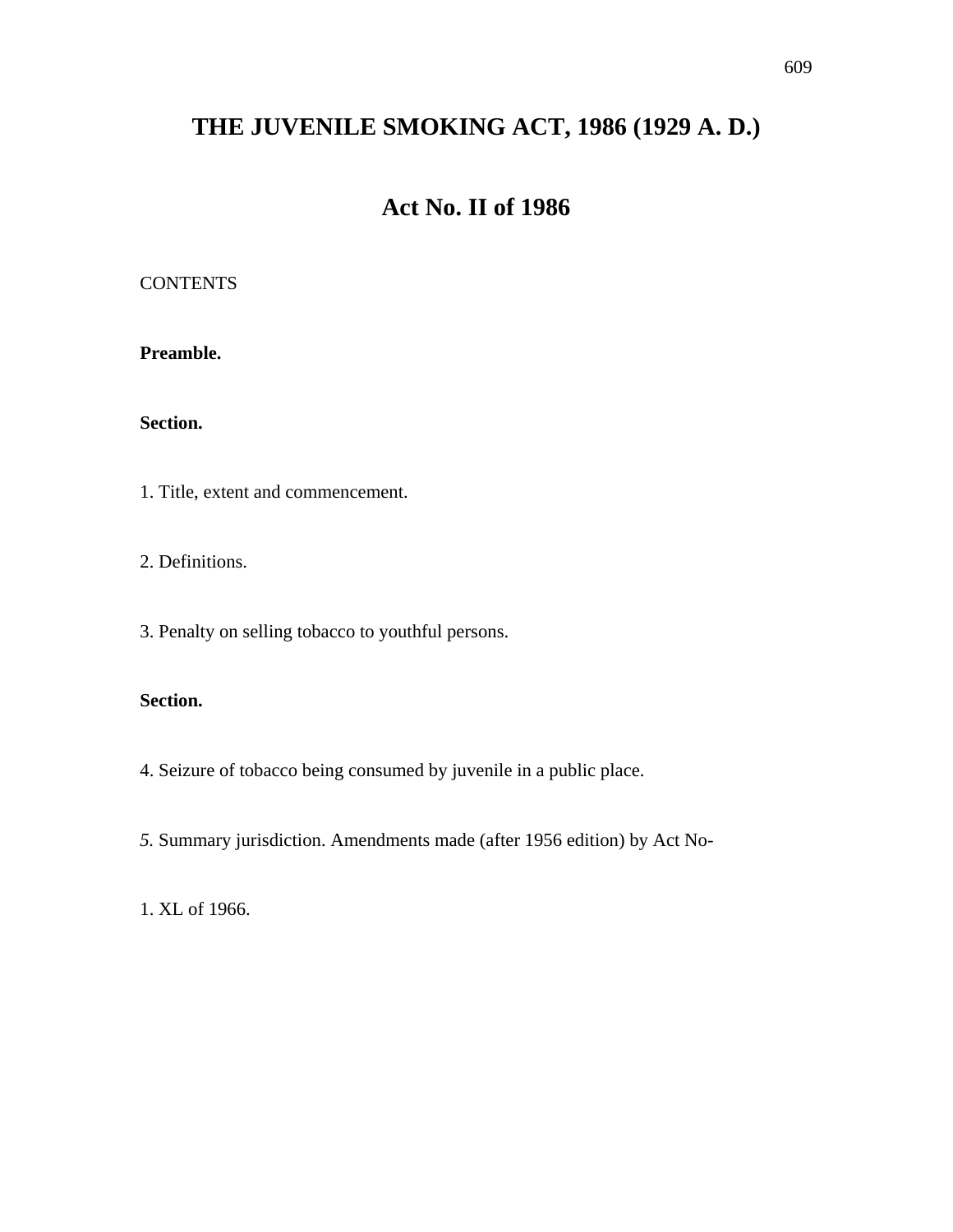#### **THE JUVENILE SMOKING ACT, 1986 (1929 A. D.)**

#### **Act No. II of 1986**

 **[Sanctioned by His Highness the Maharaja Bahadur vide Minister-in-Wailing's endorsement No. 2050/C, dated 4th July, 1929 and published in Government Gazette dated 3rd Savan, 1986].** 

 **An Act to provide for the prevention of smoking by Juveniles Preamble.**— Whereas it is expedient to provide for the prevention of smoking by youthful persons in the Jammu -and Kashmir State,

His Highness the Maharaja Bahadur, is pleased to enact as follows:—

1. (1) This Act may be called "The Juvenile Smoking Act, 1986".

- (2) It shall extend to the whole of the Jammu and Kashmir State.
- (3) It shall come into force on and from the first day of Kati, 1986.

 **2. Definitions.**—In this Act, unless there is something repugnant in the subject or context,— "tobacco" shall means tobacco cut or uncut and includes any preparation or mixture of tobacco with other substances for the purpose of smoking or chewing or taking in as snuff; "public place" means any place to which the public for the time being has access whether on payment or otherwise and includes any conveyance plying for hire.

 **3. Penalty on selling tobacco to youthful persons.—**Whoever sells or gives or attempts to sell or give to a person actually and by appearance under the age of 16 years,